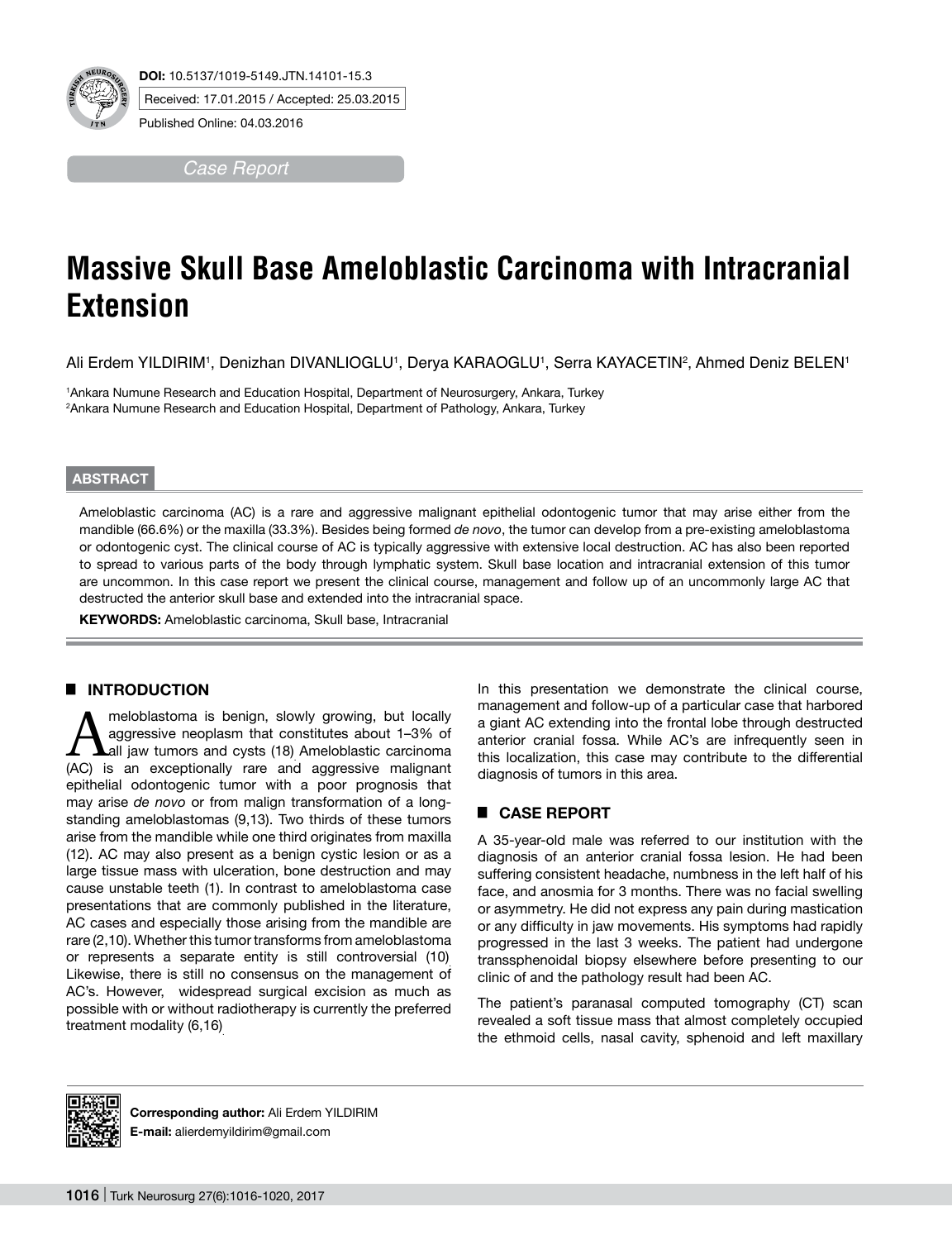sinuses and also destructed the lamina paprecea, clivus, and cribriform plate with intracranial extension (Figure 1). Cranial magnetic resonance imaging (MRI) displayed the lesion as a solid, lobulated mass enhancing heterogeneously with contrast that showed a similar extension pattern as seen on the CT by means of compressing both basal frontal lobes (Figure 2). A CT-angiography was performed to rule out any vascular involvement such as internal carotid arteries (ICAs) and to identify the vascularity of the tumor. On CT-angiography, the tumor was found to be considerably vascular and the ICA's did not show any displacement or involvement by the tumor. Laboratory findings including tumor markers were within the normal range.

First, we planned to approach the tumor inferiorly by aiming as much gross total resection as possible. The patient underwent



Figure 1: Preoperative coronal paranasal CT scan showing the lesion destructing anterior skull base.

an extended endoscopic endonasal transsphenoidal surgery through the binostril route. The tumor was reached easily in the nasal cavity. With the help of suction/coagulation and tumor-forceps, the tumor was removed piece by piece. All tumor parts invading the nasal cavity, the maxillary sinus, the sphenoidal sinus, and the clivus were gross totally removed. Additionally, the tumor-invaded anterior cranial fossa dura mater was also excised. Although the tumor was soft in nature, its highly vascular intrastructure prevented more extensive removal and the intracranial part was left as residue. The dura mater defect was repaired with autologous graft. Postoperative early cranial MRI showed the remnant in the anterior cranial fossa (Figure 3). Histopathological examination revealed an ameloblastic carcinoma, which was consistent with the previous biopsy evaluation (Figure 4A-D). As the second step, a transcranial approach was planned on the third postoperative day for removal of the residual tumor since AC characteristically has a poor prognosis and is locally aggressive. A gross total resection with dura excision was performed through the right subfrontal approach (Figure 5). No CSF leakage or any other complications were observed after the procedures and the patient was discharged on the 4<sup>th</sup> day after the second operation. The patient received 5000 cGy of local adjuvant radiotherapy. The patient was followed up closely and there was no recurrence at the 18-months follow-up (Figure 6).

## █ **DISCUSSION**

Ameloblastic carcinomas are rare lesions. Moreover, their presentations as intracranial extension are uncommon although AC's usually show an aggressive clinical course with a poor prognosis. AC's are recognized as malignant epithelial odontogenic tumor that may occur *de novo* or arise from malignant transformation of a long-standing ameloblastoma (9,13). Most of these tumors originate from the mandible (2/3) and the rest from the maxilla (12). AC may also present as a benign cystic lesion or as a large tissue mass with ulceration, bone destruction and may cause unstable teeth (1).



**Figure 2:** Preoperative coronal and sagittal enhanced cranial MRI of the patient demonstrating the huge tumor and its extensions.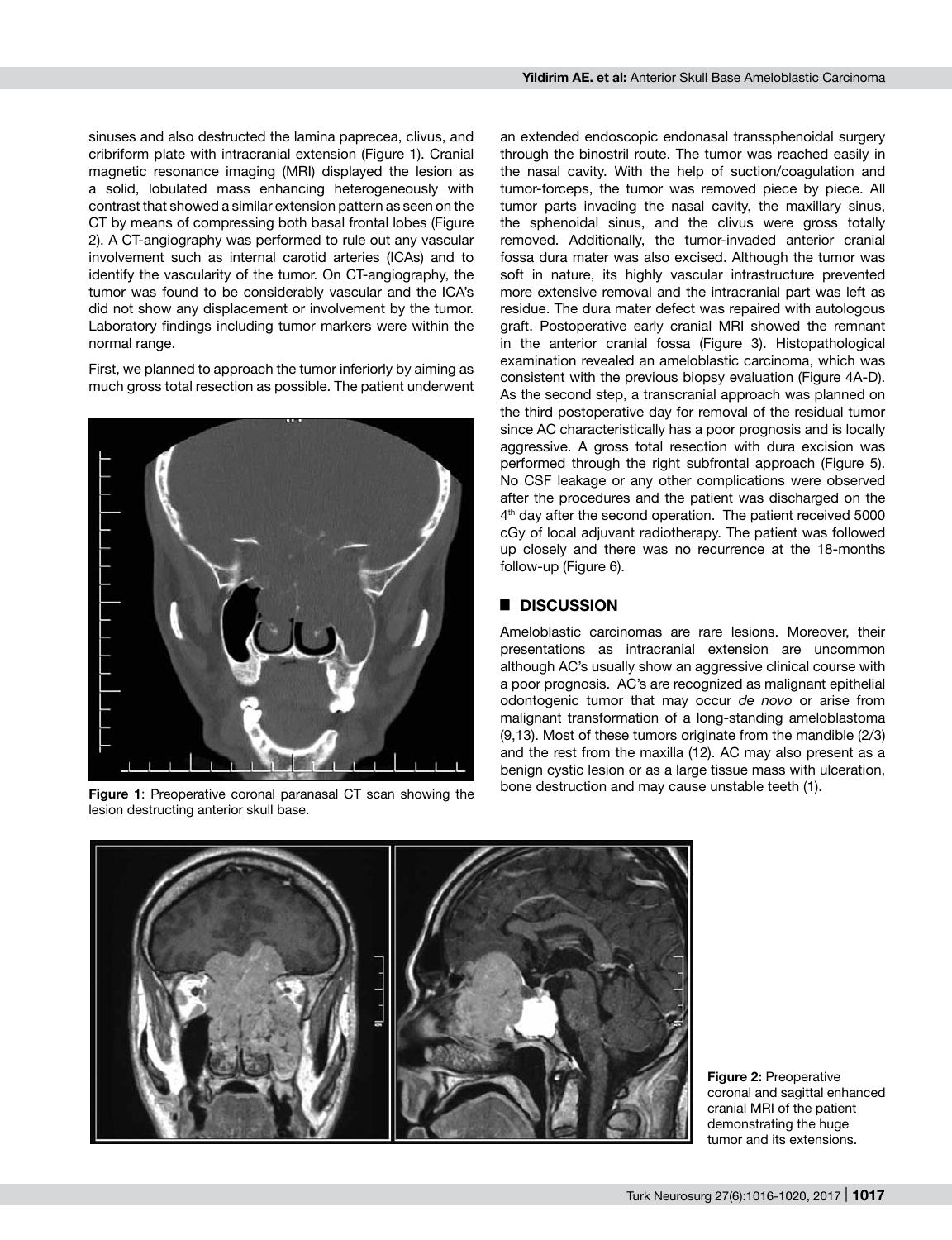

**Figure 3:** Coronal and sagittal enhanced cranial MRI of the patient after the first operation showing the intracranial residual tumor part.



**Figure 4**: Photomicrograph examples of histology samples proving an ameloblastic carcinoma. Dense basaloid epithelial cells with palisading, H&E, x40 **(A)**. Immunohistochemical diffuse CK8 cytoplasmic staining of the cells, CK8, x40 **(B)**. Immunohistochemical diffuse CK18 cytoplasmic staining of the cells, CK18, x40 **(C)**. Diffuse P53 staining of the cell nuclei, P53, x200 **(D)**.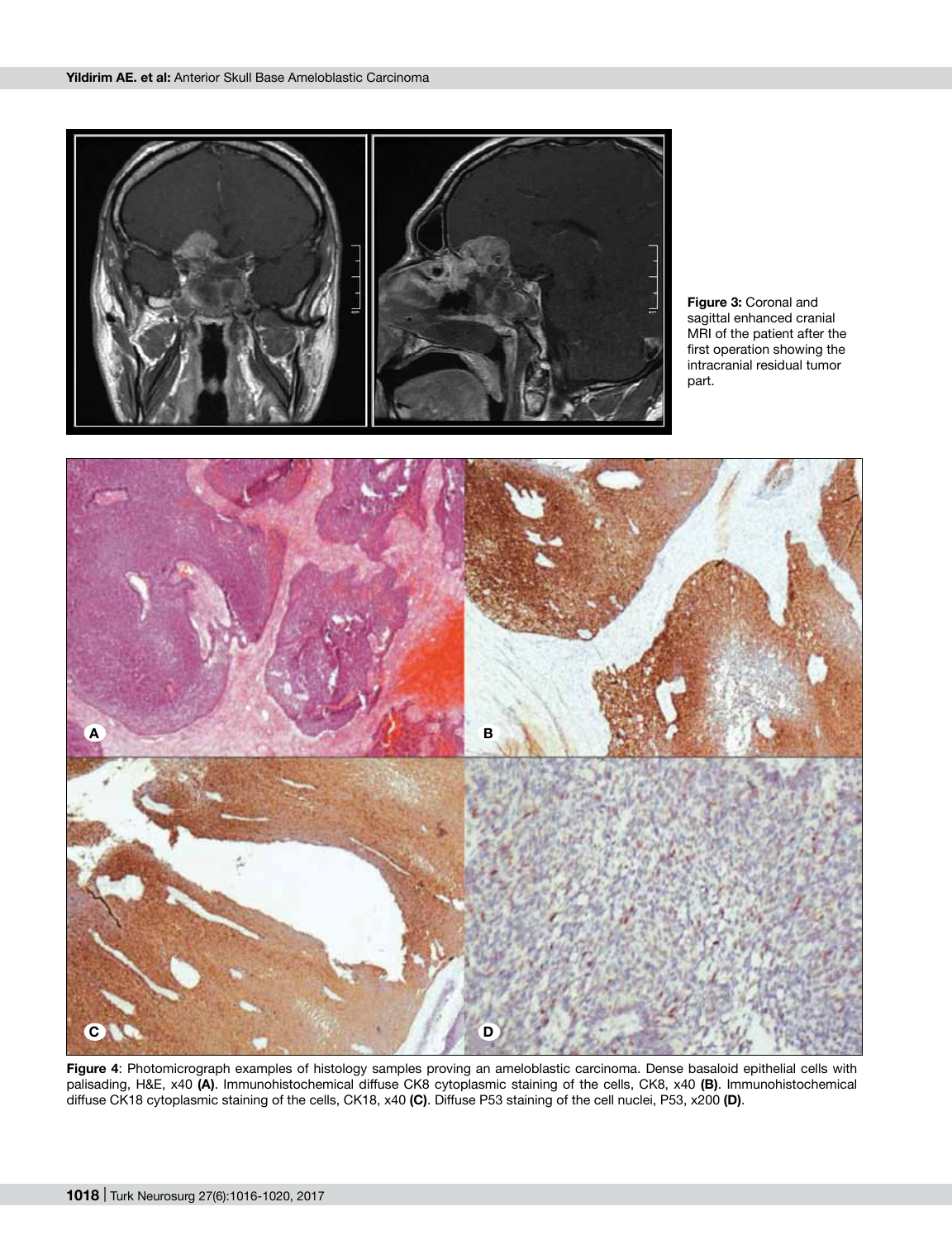The histogenesis of AC's and other odontogenic tumors are poorly understood. These lesions may originate from the pluripotent cells of the basal layer of the oral and sinonasal epithelium and may also originate from ectopic teeth in the nasal cavity (14,15,20). The embryological developments of the sinonasal tract and the odontogenic apparatus are closely related to each other. The oral cavity and sinonasal tract communicate with each other from the  $10<sup>th</sup>$  intrauterine week (12). These cavities are separated by the development of the palatine shelves. During the separation of the cavities, the odontogenic epithelium may be trapped in the sinonasal mucosa, or the sinonasal cells may acquire the capability of odontogenesis (7).

Thoma considered AC as a subtype of the ameloblastoma that displays malignant transformation (19). The relevant literature showed that they may occur either de novo or may arise from a pre-existing odontogenic lesion (3,17). The tumors locate frequently in the posterior portion of the mandible, and maxillary involvement is less common (4). Ameloblastic carcinoma occurs in a wide range of age groups without gender predilection (4).

Ameloblastic carcinomas have a more aggressive clinical course than typical ameloblastomas. Bone destructions, surrounding tissue invasions and cervical lymph node metastases can be associated with these lesions (4). Involvement of the nasal cavity usually relates to local invasion of the maxillary ACs. Destruction of the skull base and extension into the intracranial space are unusual and infrequently reported in the literature (13). In this manner, the presented case displays an illustrative example and accordingly AC's may be taken into account in the differential diagnosis of lesions located in the anterior skull base.

The management of AC's is still controversial. Surgical excision with or without adjuvant radiotherapy is the most



**Figure 5**: Coronal and sagittal enhanced cranial MRI of the patient after the second operation demonstrating gross total resection of the tumor with some postoperative changes inside the sphenoidal sinus.

**Figure 6**: Axial and sagittal enhanced cranial MRI of the patient after 18 months for operation demonstrating no tumor recurrence.